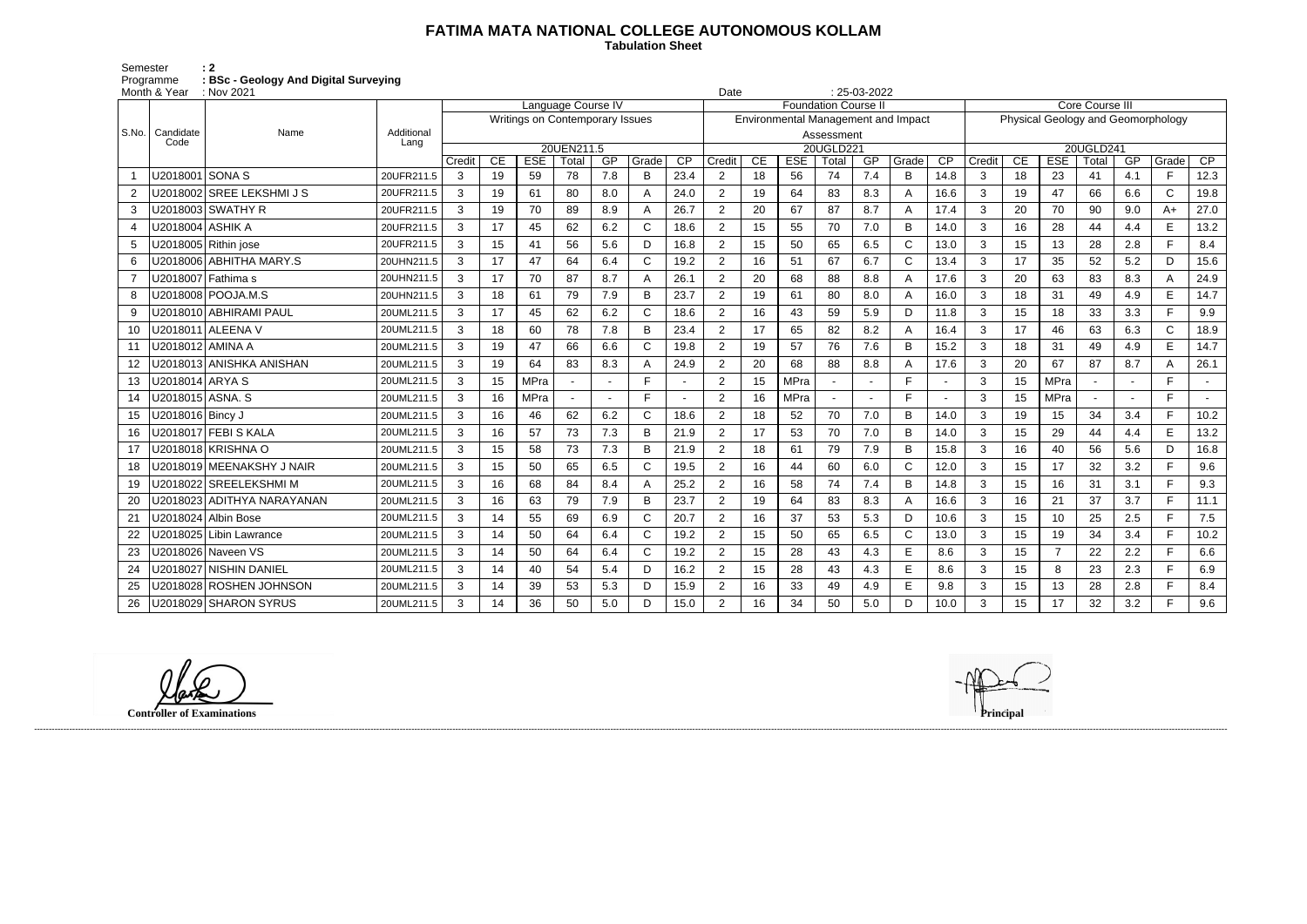|                |                    |                            |            | Core Course IV |     |                                               |       |        |       |      | Core Course V        |           |            |       |     |              |                 | <b>Core Course VI</b>                     |    |             |       |     |              |        |  |  |
|----------------|--------------------|----------------------------|------------|----------------|-----|-----------------------------------------------|-------|--------|-------|------|----------------------|-----------|------------|-------|-----|--------------|-----------------|-------------------------------------------|----|-------------|-------|-----|--------------|--------|--|--|
|                |                    |                            |            |                |     | Practical I (Practicals of 20UGLD141 & 20UGLD |       |        |       |      | <b>Basic Geodesy</b> |           |            |       |     |              |                 | <b>Practical II (Geodetic Techniques)</b> |    |             |       |     |              |        |  |  |
| S.No.          | Candidate<br>Code  | Name                       | Additional |                |     |                                               | 241)  |        |       |      |                      |           |            |       |     |              |                 |                                           |    |             |       |     |              |        |  |  |
|                |                    |                            | Lang       | 20UGLD242      |     |                                               |       |        |       |      |                      | 20UGLD271 |            |       |     |              |                 |                                           |    | 20UGLD272   |       |     |              |        |  |  |
|                |                    |                            |            | Credit         | CE. | <b>ESE</b>                                    | Total | GP     | Grade | CP   | Credit               | CE        | <b>ESE</b> | Total | GP  | Grade        | $\overline{CP}$ | Credit                                    | CE | <b>ESE</b>  | Total | GP  | Grade        | CP     |  |  |
|                | U2018001 SONA S    |                            | 20UFR211.5 | 2              | 18  | 58                                            | 76    | 7.6    | B     | 15.2 | 3                    | 18        | 52         | 70    | 7.0 | B            | 21.0            |                                           | 16 | 62          | 78    | 7.8 | B            | 7.8    |  |  |
| $\overline{2}$ |                    | U2018002 SREE LEKSHMI J S  | 20UFR211.5 | 2              | 18  | 69                                            | 87    | 8.7    | A     | 17.4 | 3                    | 19        | 56         | 75    | 7.5 | B            | 22.5            | $\overline{1}$                            | 17 | 66          | 83    | 8.3 | A            | 8.3    |  |  |
| 3              |                    | U2018003 SWATHY R          | 20UFR211.5 | $\overline{2}$ | 20  | 75                                            | 95    | 9.5    | $A+$  | 19.0 | 3                    | 20        | 72         | 92    | 9.2 | $A+$         | 27.6            |                                           | 20 | 71          | 91    | 9.1 | A+           | 9.1    |  |  |
| 4              | U2018004   ASHIK A |                            | 20UFR211.5 | 2              | 14  | 59                                            | 73    | 7.3    | B     | 14.6 | 3                    | 15        | 50         | 65    | 6.5 | $\mathsf{C}$ | 19.5            | $\overline{1}$                            | 14 | 58          | 72    | 7.2 | B            | 7.2    |  |  |
| 5              |                    | U2018005 Rithin jose       | 20UFR211.5 | 2              | 10  | 30                                            | 40    | 4.0    | E     | 8.0  | 3                    | 15        | 35         | 50    | 5.0 | D            | 15.0            | $\overline{1}$                            | 13 | 28          | 41    | 4.1 | E            | 4.1    |  |  |
| 6              |                    | U2018006 ABHITHA MARY.S    | 20UHN211.5 | 2              | 13  | 29                                            | 42    | 4.2    | E     | 8.4  | 3                    | 15        | 53         | 68    | 6.8 | $\mathsf C$  | 20.4            | -1                                        | 15 | 48          | 63    | 6.3 | $\mathsf{C}$ | 6.3    |  |  |
| $\overline{7}$ |                    | U2018007 Fathima s         | 20UHN211.5 | 2              | 20  | 76                                            | 96    | 9.6    | $A+$  | 19.2 | 3                    | 20        | 74         | 94    | 9.4 | $A+$         | 28.2            | -1                                        | 20 | 70          | 90    | 9.0 | $A+$         | 9.0    |  |  |
| 8              |                    | U2018008 POOJA.M.S         | 20UHN211.5 | 2              | 19  | 51                                            | 70    | 7.0    | B     | 14.0 | 3                    | 18        | 52         | 70    | 7.0 | B            | 21.0            | $\overline{1}$                            | 19 | 66          | 85    | 8.5 | A            | 8.5    |  |  |
| 9              |                    | U2018010 ABHIRAMI PAUL     | 20UML211.5 | $\overline{2}$ | 12  | 64                                            | 76    | 7.6    | B     | 15.2 | 3                    | 16        | 49         | 65    | 6.5 | $\mathsf{C}$ | 19.5            | -1                                        | 13 | 52          | 65    | 6.5 | $\mathsf{C}$ | 6.5    |  |  |
| 10             |                    | U2018011 ALEENA V          | 20UML211.5 | 2              | 19  | 72                                            | 91    | 9.1    | $A+$  | 18.2 | 3                    | 17        | 54         | 71    | 7.1 | B            | 21.3            | $\overline{\mathbf{1}}$                   | 19 | 68          | 87    | 8.7 | A            | 8.7    |  |  |
| 11             | U2018012  AMINA A  |                            | 20UML211.5 | $\overline{2}$ | 19  | 56                                            | 75    | 7.5    | B     | 15.0 | 3                    | 19        | 35         | 54    | 5.4 | D            | 16.2            |                                           | 19 | 58          | 77    | 7.7 | B            | 7.7    |  |  |
| 12             |                    | U2018013 ANISHKA ANISHAN   | 20UML211.5 | $\overline{2}$ | 20  | 63                                            | 83    | 8.3    |       | 16.6 | 3                    | 20        | 74         | 94    | 9.4 | $A+$         | 28.2            | $\overline{\mathbf{1}}$                   | 20 | 67          | 87    | 8.7 | A            | 8.7    |  |  |
| 13             | U2018014 ARYA S    |                            | 20UML211.5 | 2              | 16  | MPra                                          |       | $\sim$ | Е     |      | 3                    | 15        | MPra       |       |     | F            |                 | -1                                        | 19 | <b>MPra</b> |       |     | F.           | $\sim$ |  |  |
| 14             | U2018015 ASNA. S   |                            | 20UML211.5 | $\overline{2}$ | 13  | MPra                                          |       |        | Е     |      | 3                    | 16        | MPra       |       |     | E            |                 | -1                                        | 13 | <b>MPra</b> |       |     | E.           |        |  |  |
| 15             | U2018016 Bincy J   |                            | 20UML211.5 | 2              | 20  | 52                                            | 72    | 7.2    | B     | 14.4 | 3                    | 18        | 28         | 46    | 4.6 | E            | 13.8            |                                           | 19 | 64          | 83    | 8.3 | A            | 8.3    |  |  |
| 16             |                    | U2018017 FEBI S KALA       | 20UML211.5 | 2              | 18  | 43                                            | 61    | 6.1    | C     | 12.2 | 3                    | 17        | 68         | 85    | 8.5 | A            | 25.5            | -1                                        | 19 | 57          | 76    | 7.6 | B            | 7.6    |  |  |
| 17             |                    | U2018018  KRISHNA O        | 20UML211.5 | $\overline{2}$ | 18  | 22                                            | 40    | 4.0    | Е     | 8.0  | 3                    | 18        | 63         | 81    | 8.1 | A            | 24.3            | -1                                        | 18 | 50          | 68    | 6.8 | $\mathsf{C}$ | 6.8    |  |  |
| 18             |                    | U2018019 MEENAKSHY J NAIR  | 20UML211.5 | $\overline{2}$ | 10  | 30                                            | 40    | 4.0    | E     | 8.0  | 3                    | 15        | 20         | 35    | 3.5 | F            | 10.5            | -1                                        | 13 | 52          | 65    | 6.5 | $\mathsf{C}$ | 6.5    |  |  |
| 19             |                    | U2018022 SREELEKSHMI M     | 20UML211.5 | $\overline{2}$ | 13  | 43                                            | 56    | 5.6    | D     | 11.2 | 3                    | 16        | 39         | 55    | 5.5 | D            | 16.5            |                                           | 14 | 58          | 72    | 7.2 | B            | 7.2    |  |  |
| 20             |                    | U2018023 ADITHYA NARAYANAN | 20UML211.5 | $\overline{2}$ | 12  | 55                                            | 67    | 6.7    | C     | 13.4 | 3                    | 19        | 40         | 59    | 5.9 | D            | 17.7            | $\overline{1}$                            | 14 | 66          | 80    | 8.0 | A            | 8.0    |  |  |
| 21             |                    | U2018024 Albin Bose        | 20UML211.5 | $\overline{2}$ | 20  | 71                                            | 91    | 9.1    | $A+$  | 18.2 | 3                    | 17        | 12         | 29    | 2.9 | F            | 8.7             |                                           | 20 | 58          | 78    | 7.8 | B            | 7.8    |  |  |
| 22             |                    | U2018025 Libin Lawrance    | 20UML211.5 | $\overline{2}$ | 14  | 48                                            | 62    | 6.2    | C     | 12.4 | 3                    | 15        | 37         | 52    | 5.2 | D            | 15.6            | -1                                        | 14 | 55          | 69    | 6.9 | $\mathsf{C}$ | 6.9    |  |  |
| 23             |                    | U2018026 Naveen VS         | 20UML211.5 | $\overline{2}$ | 13  | 36                                            | 49    | 4.9    | E     | 9.8  | 3                    | 15        | 29         | 44    | 4.4 | E            | 13.2            |                                           | 14 | 56          | 70    | 7.0 | B            | 7.0    |  |  |
| 24             |                    | U2018027 NISHIN DANIEL     | 20UML211.5 | $\overline{2}$ | 10  | 31                                            | 41    | 4.1    | E     | 8.2  | 3                    | 15        | 22         | 37    | 3.7 | F            | 11.1            | $\overline{1}$                            | 13 | 50          | 63    | 6.3 | $\mathsf{C}$ | 6.3    |  |  |
| 25             |                    | U2018028 ROSHEN JOHNSON    | 20UML211.5 | $\overline{2}$ | 10  | 42                                            | 52    | 5.2    | D     | 10.4 | 3                    | 15        | 28         | 43    | 4.3 | E            | 12.9            |                                           | 14 | 58          | 72    | 7.2 | B            | 7.2    |  |  |
| 26             |                    | U2018029 SHARON SYRUS      | 20UML211.5 | $\overline{2}$ | 13  | 28                                            | 41    | 4.1    | E     | 8.2  | 3                    | 15        | 41         | 56    | 5.6 | D            | 16.8            |                                           | 13 | 57          | 70    | 7.0 | B            | 7.0    |  |  |

**Controller of Examinations Principal**

------------------------------------------------------------------------------------------------------------------------------------------------------------------------------------------------------------------------------------------------------------------------------------------------------------------------------------------------------------------------------------------------------------------------